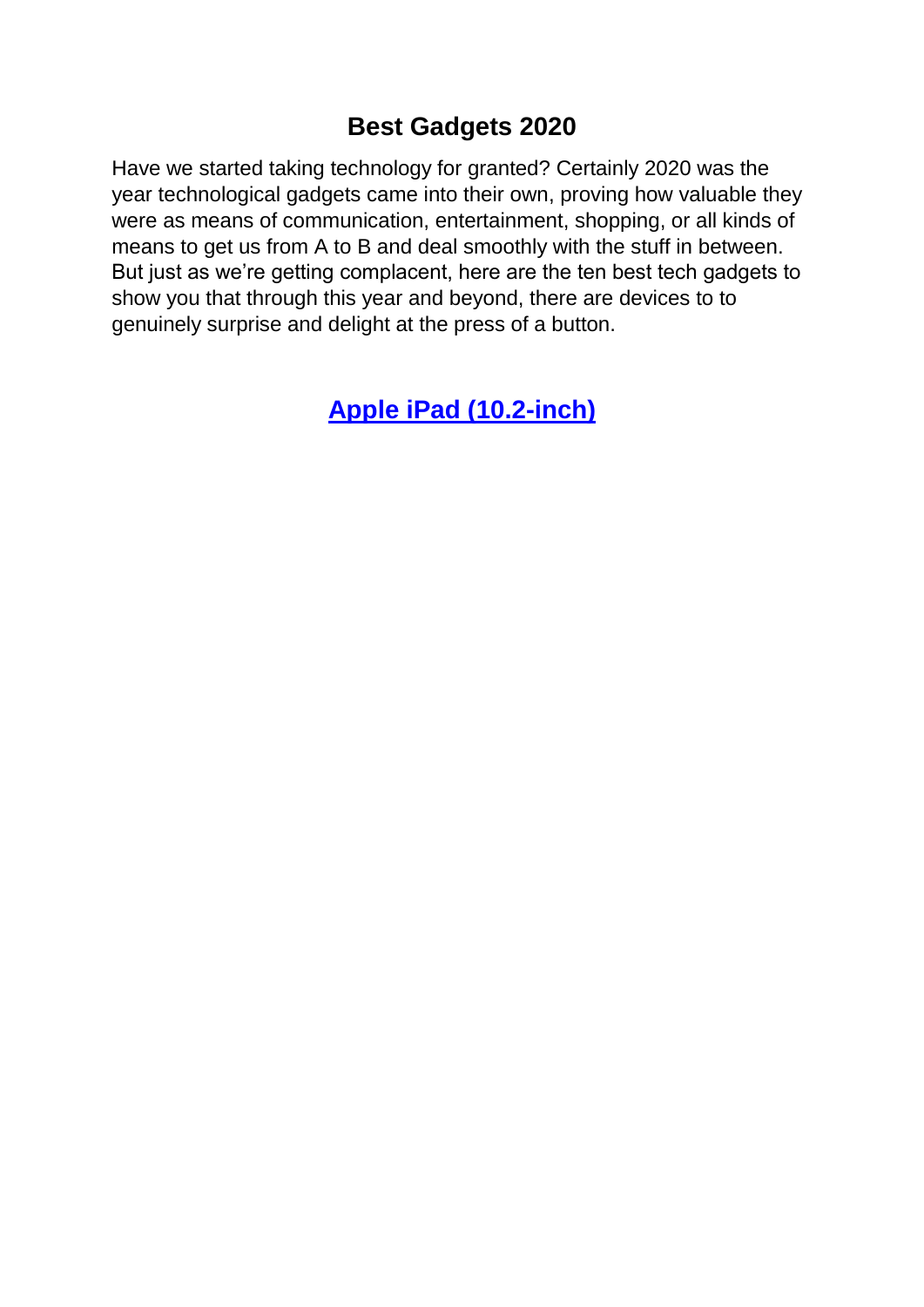

The latest Apple iPad has – as you'd expect - all the latest features and is extremely well put together. Slim, strong, and (importantly) well priced, the latest incarnation is available in three colours, with 32 or 128 GB of storage.

Compared to previous models, the latest device also has a larger 10.2-inch display, and can be linked to optional smart keyboard cover, making it a true alternative to a conventional laptop. A great selection of apps and multi-tasking capability in the palm of your hand.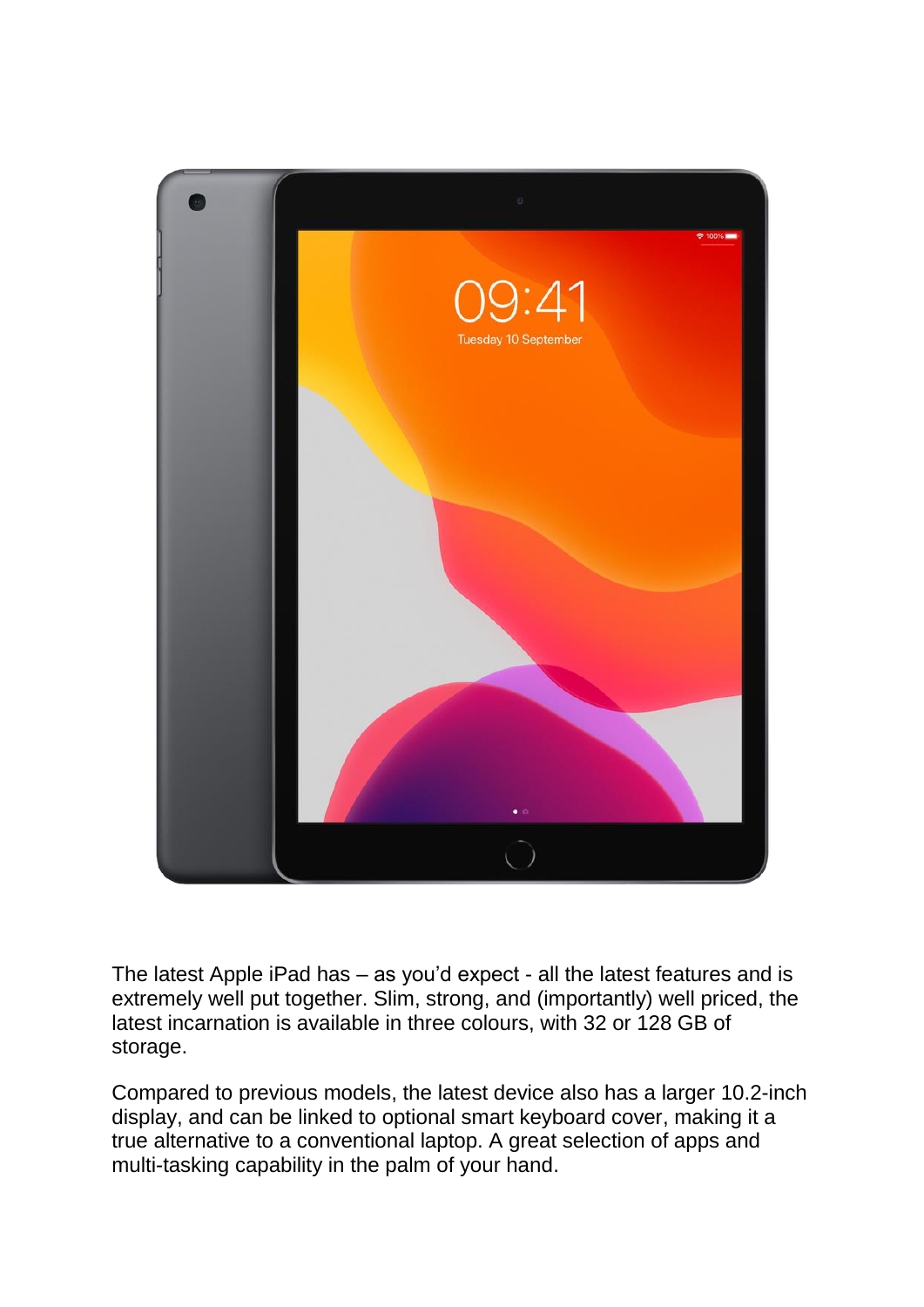**[Tile Pro Tracker with Replaceable Battery](https://www.thetileapp.com/en-gb/store/tiles/pro)**



These useful little devices by Tile will help you find pretty much any electronic device within Bluetooth range of just over 120 meters. You'll also receive notification if another Tile user is in range of your item.

In black or white colour schemes, get the mobile app, set up an account and you're good to go. The replaceable battery should last up to a year.

**[Peak Design Tech Pouch](https://www.peakdesign.com/?currency=USD)**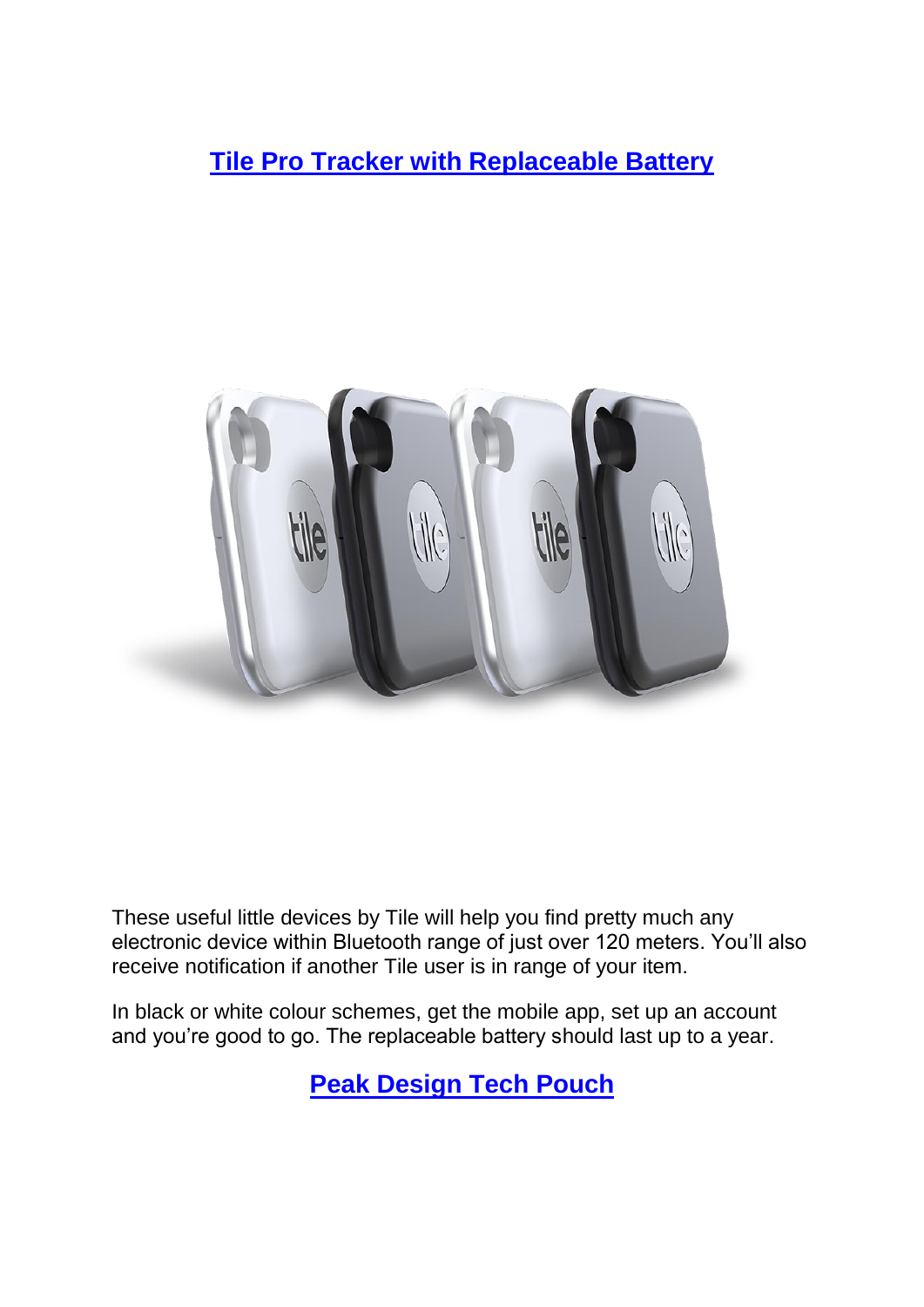

The Peak Design Tech Pouch is a cool and very well made accessory that's a must-have for all travellers. It has ample pockets and compartments for small gadgets, cables, plugs, memory cards, and any other accessories.

Peak Design has made the exterior using recycled nylon. Weatherproof and in two colours: black and sage green. For the 21<sup>st</sup> century, it's the second bag you never knew your absolutely needed.

## **[TaoTronics SoundLiberty 79 Wireless Earbuds](https://www.taotronics.com/products/tt-bh079-smart-ai-tws-headphones)**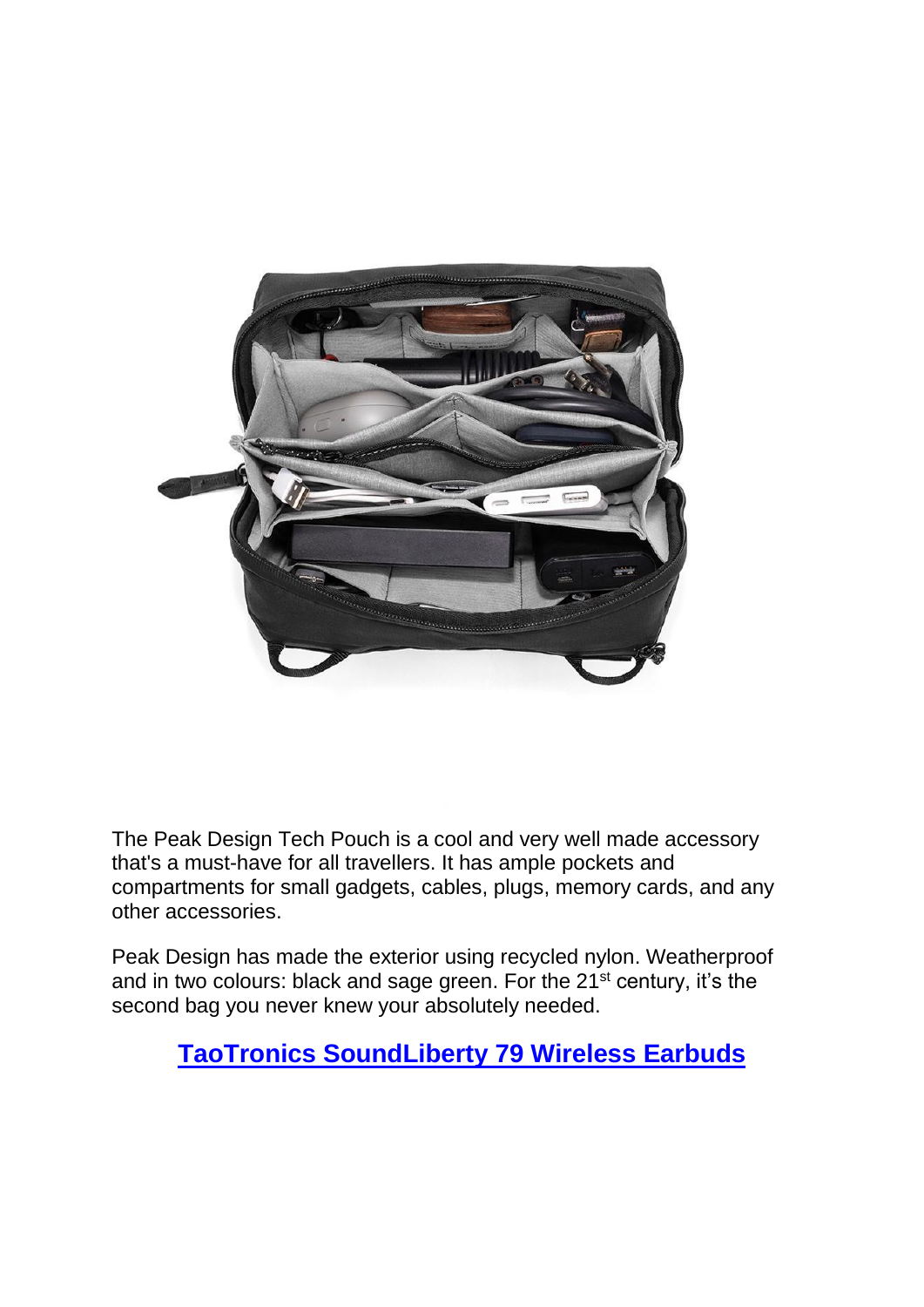

SoundLiberty 79 wireless earbuds by TaoTronics sound a heck of a lot better than their low-range price tag. That's always been the USP with audio  $-$  kit that sounds better than it should  $-$  and with Bluetooth 5, these black earpieces will keep you mobile and in tune during songs or calls. With noise cancelling, waterproofing and an ergonomic design, and with up to eight hours of battery life, they're a brand that will be music to your ears.

# **[Philips Somneo Sleep and Wake-Up Light](https://www.philips.co.uk/c-p/HF3651_01/somneo-sleep-and-wake-up-light-with-with-relaxbreath-for-sleep)**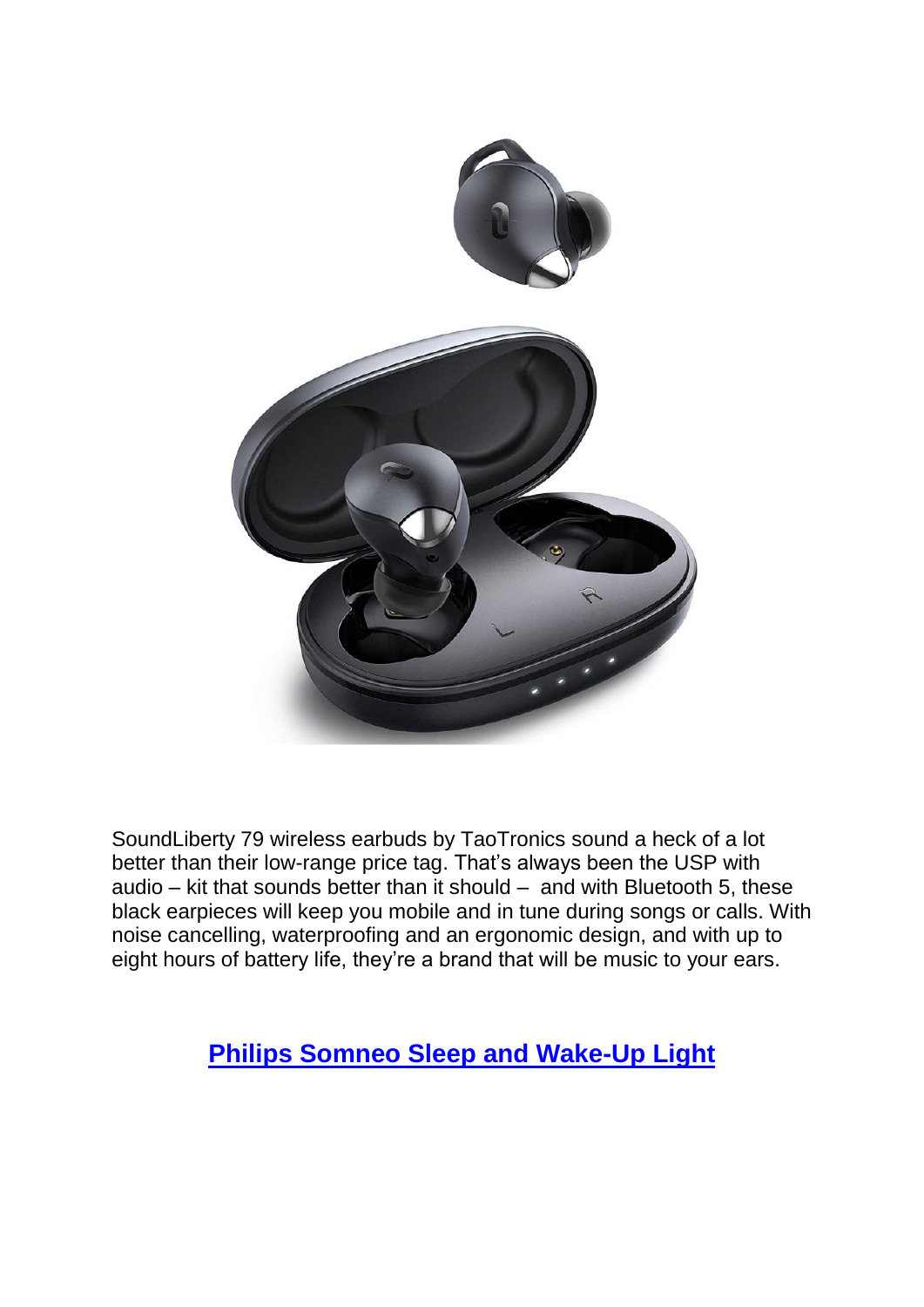

The Philips Somneo is more than just a light. Its powers have been scientifically proven to improve sleep and to help you wake up from that sleep better too.

It features a number of different tunes (ambient, nature sounds, your favourite radio station) and simulates a natural sunrise and sunset, whilst also charging your smartphone via a built in USB port. It can even act as a reading light before you do drift off. With this light by your side, you can sleep easy.

**[Fossil Collider HR Hybrid Smartwatch](https://www.fossil.com/en-gb/smartwatches/hybrid-smartwatches/?utm_source=google&utm_medium=cpc&utm_campaign=conv_brand&gclid=CjwKCAjw1ej5BRBhEiwAfHyh1DQRJU-KZ6AdMI2wZok7oo5jNuwnxrL15iReuAOwwJKA3UnRVyzBNhoCDhAQAvD_BwE&gclsrc=aw.ds)**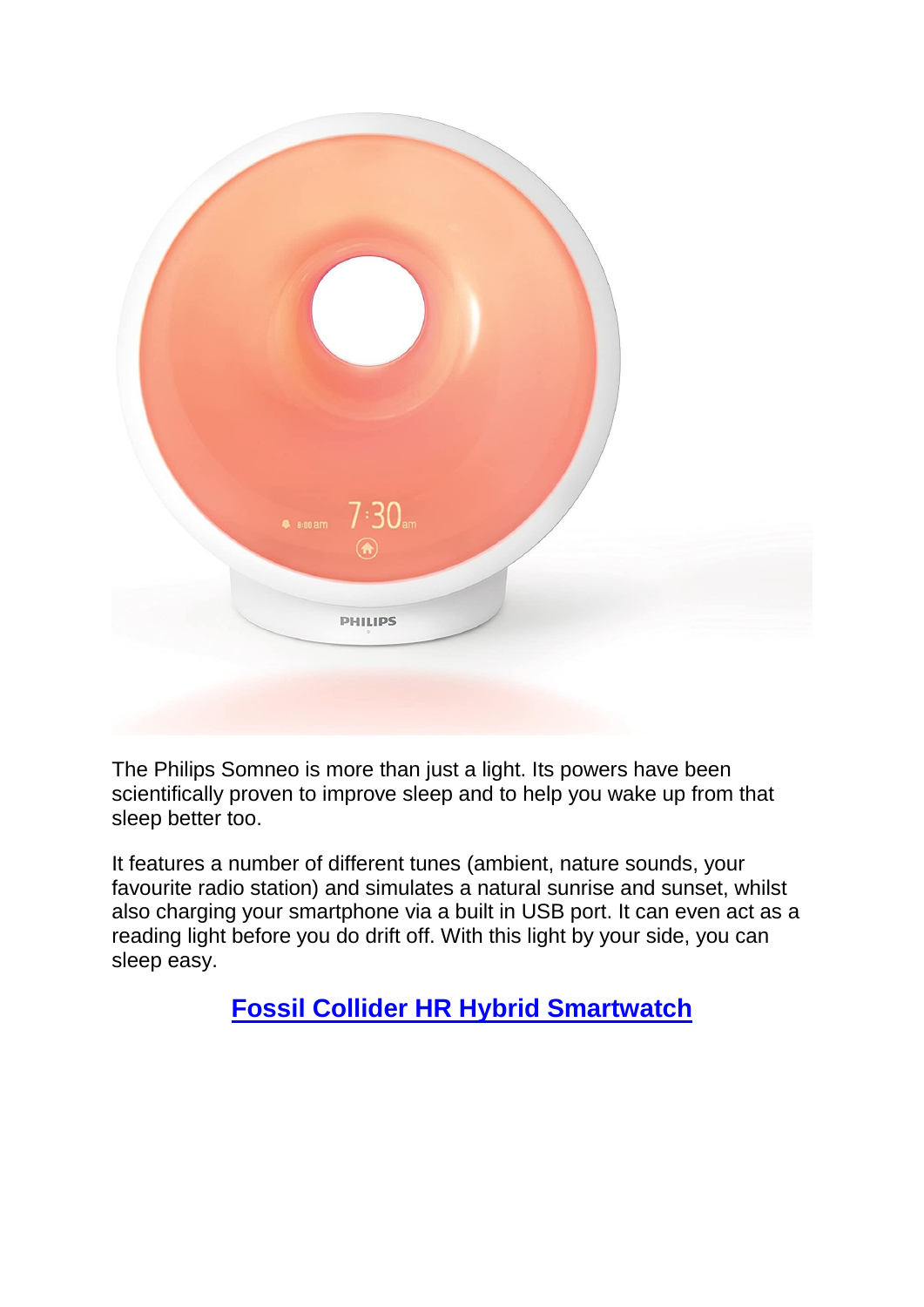

Fossil make some really smart looking watches for the price, which is refreshing in a market where it's often easy to spot the difference between marquee brands and retail variants.

What you won't initially spot is that this is a hybrid watch, with 'always-on' display, a heart rate monitor, control of your emails and texts and BlueTooth connectivity.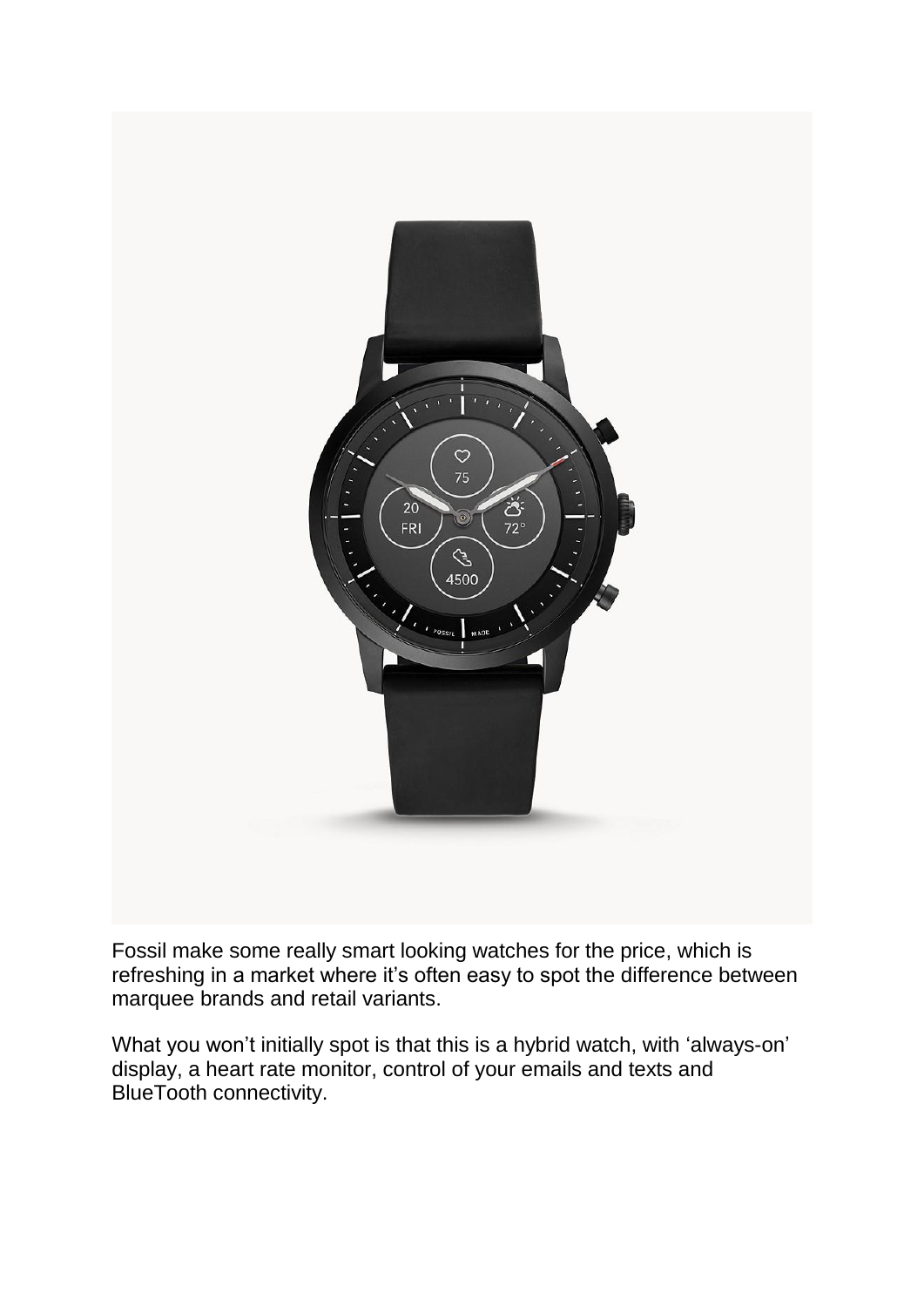Customizable via alternate strap options, the Collider looks best (in our humble opinion) in super cool silicone black. Of all the cool gadgets 2020 has brought, this one looks the coolest.



## **[Bose Portable Home Speaker](https://www.bose.co.uk/en_gb/products/speakers/smart_home/bose-portable-home-speaker.html?mc=05_PS_SL_BO_00_GO_&gclid=CjwKCAjw1ej5BRBhEiwAfHyh1PHnhBtyJ7AAPE4w4T8OVZ88CirRB1cD_FgqLoqyatXaf0lXAaYIFBoCgoAQAvD_BwE&gclsrc=aw.ds#v=bose_portable_home_speaker_black_gb_ie&mc=05_PS_WS_BO_00_GO_)**

Bose have always been the first call and last word in audio tech for high street customers seeking pro-level kit, and this portable home speaker takes what you want expect from home entertainment, to days out at the beach or park. Compatible with Amazon's Alexa and Google Assist, as well as Apple's Air Play 2 streaming platform; sleek in black or white, waterproof, with a lovely bucket-like handle, you can stick to flipping hot dogs whilst the songs keep coming.

## **[Bowers & Wilkins PX7 Wireless Noise-Canceling](https://www.bowerswilkins.com/en-gb/headphones/px7)  [Headphones](https://www.bowerswilkins.com/en-gb/headphones/px7)**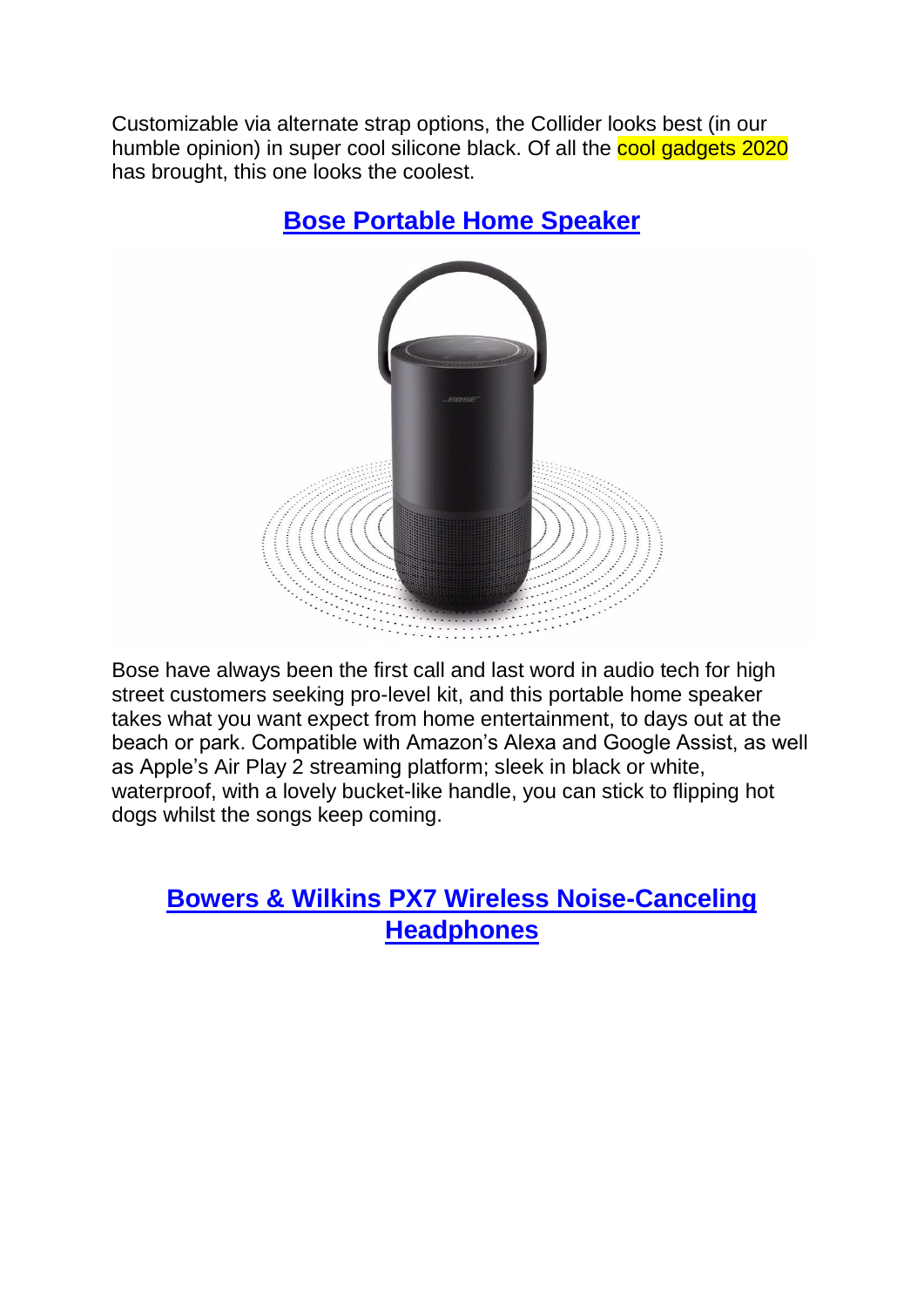

Bowers and Wilkins have been leading the field in headphone tech for some time now, and these noise cancelling versions are no exception. Wireless connectivity via Bluetooth gives uninterrupted play with a fifteenminute battery boost option for an additional 5 hours.

Cool features include lifting one earpiece to pause the music (and replacing to restart). A *What Hi Fi* 5-star product, expect clarity of sound, a deep controlled bass and a real sense of space regardless of the genre of music you're listening to.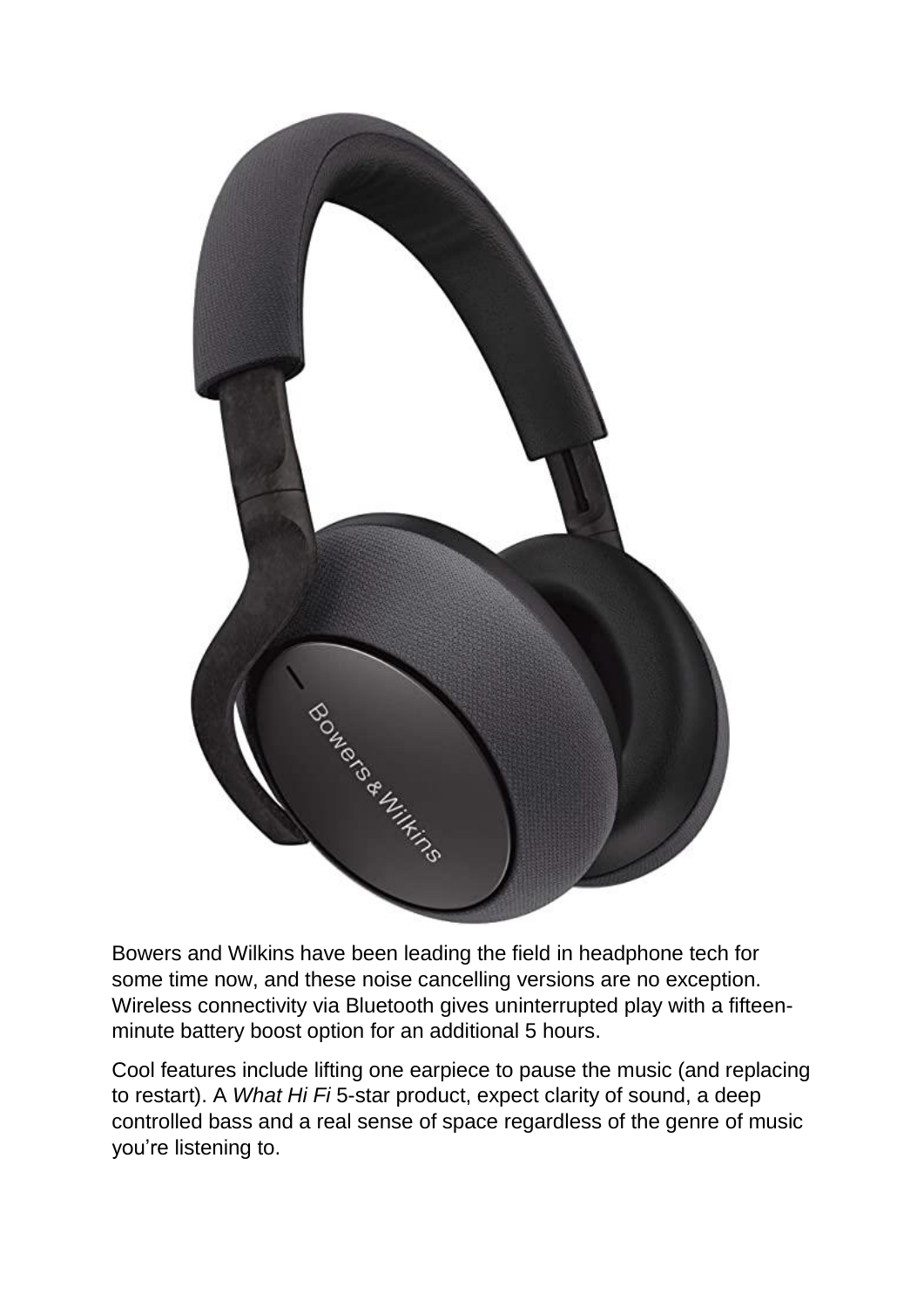

One of the **best gadgets 2020** must be Apple's famous watch. Not just the most envied timepiece at the gym, the latest Apple watch has retina display (so you can see its face regardless of your wrist's angle), a heartrate monitor, fitness metrics to burn, customization, activity runs to track your progress, a compass, access to the app store, and phone connectivity. The list goes on and on. You're right, it's not just a watch.

**[Arlo Video Doorbell](https://www.arlo.com/uk/products/arlo-video-doorbell/default.aspx)**